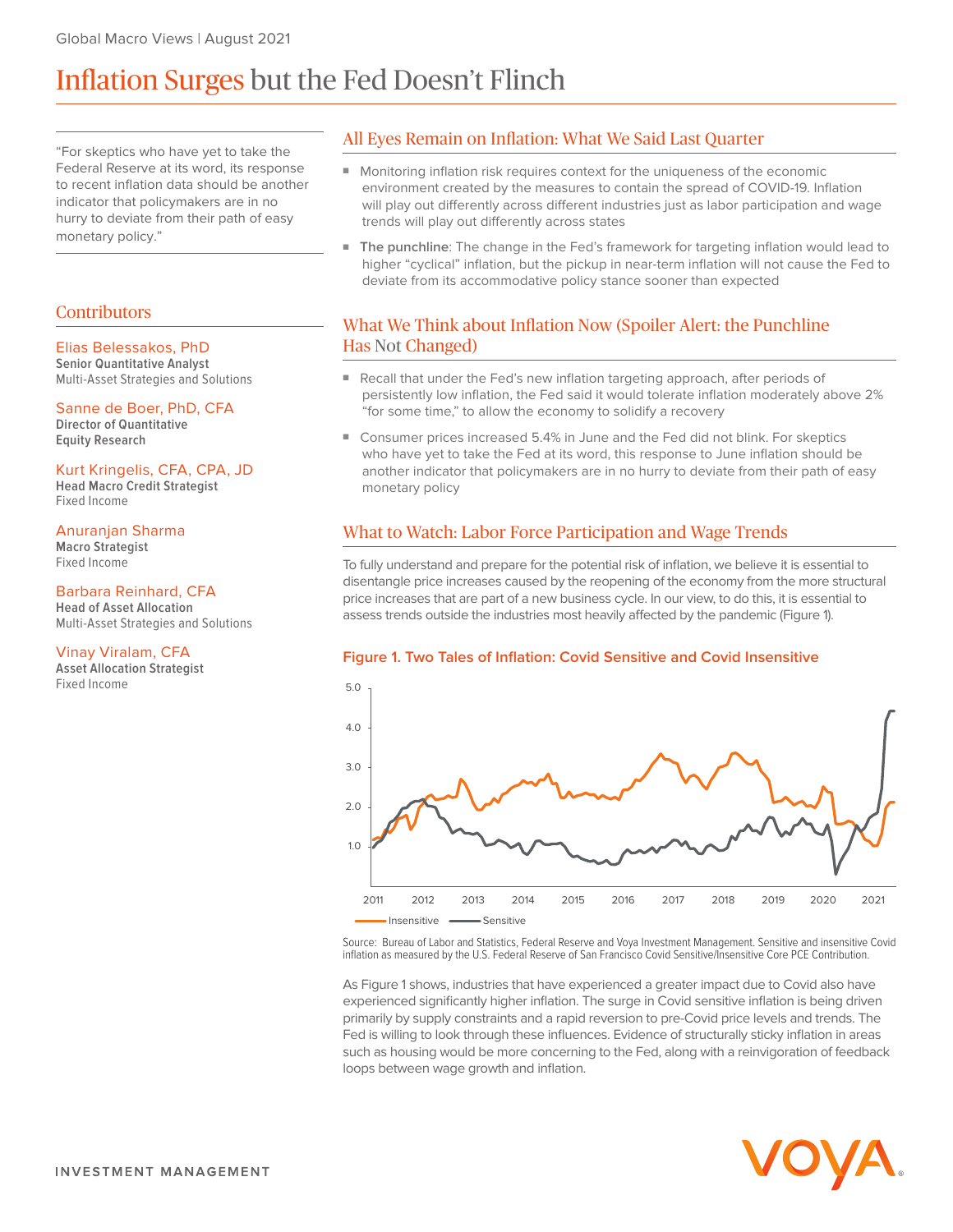The Fed appears to be acknowledging that pre-pandemic levels of employment may be challenging to attain given an accumulation of structural friction that has developed, i.e., skill set mismatches; and a gradual shift in prevailing attitudes for certain lines of work — notably in the leisure and hospitality sector, where many former workers have chosen not to return to their pre-pandemic jobs.

While there has been higher nominal wage growth across all industries in the private sector on a year-over-year basis, there also has been dispersion. For example, the leisure and hospitality sector currently is experiencing more than 7% YoY wage growth (Figure 2). Much of that growth has been driven by recent months, during which the shortage of workers — coupled with a surge in demand — has led to higher wages. The impact of this industry on the headline number is illustrated by the last row of Figure 2, which excludes leisure and hospitality from the private sector total.

## **Figure 2. Wage Growth is High across the Board but Highest in Covid-Sensitive Industries**

| Industry                                         | Weight | 21-Apr  | 21-May  | $21 - Jun$ |
|--------------------------------------------------|--------|---------|---------|------------|
| <b>Private Sector</b>                            | 100%   | 0.3%    | 1.9%    | 3.6%       |
| Goods-Producing                                  | 16%    | 1.5%    | 24%     | 3.5%       |
| Mining and Logging                               | 1%     | 0.7%    | 0.2%    | 0.2%       |
| Construction                                     | 6%     | 3.9%    | 4.0%    | 3.9%       |
| Manufacturing                                    | 10%    | 0.2%    | 16%     | 3.6%       |
| Service-Providing                                | 84%    | 0.0%    | 1.8%    | 3.6%       |
| Trade, Transportation and Utilities              | 22%    | 16%     | 34%     | 5.5%       |
| Information                                      | 2%     | 1.4%    | 1.6%    | 2.3%       |
| <b>Financial Activities</b>                      | 7%     | 66%     | 6.2%    | 5.9%       |
| Professional and Business Services               | 17%    | 0.9%    | 26%     | 3.6%       |
| <b>Education and Health Services</b>             | 19%    | 3.9%    | 3.3%    | 3.6%       |
| Leisure and Hospitality                          | 12%    | $-0.8%$ | 3.5%    | 7.1%       |
| Other Services                                   | 5%     | $-29%$  | $-1.0%$ | 1.4%       |
| <b>Private Sector ex-Leisure and Hospitality</b> | 88%    | 0.5%    | 1.7%    | 3.1%       |

**U.S. Wage Growth Dashboard, Monthly YoY Statistics**

Source: Bureau of Labor Statistics; **Blue** = positive and rising, **Orange** = positive and falling.

Figure 3 illustrates gender and age factors affecting the labor participation rate. Most notable is the sharp decline in participation among those over the age of 55, primarily due to retirements. The graph also shows that women are not returning to the workforce as quickly as men; though not illustrated here, this is particularly true for women with young children, who face challenges with kids out of school and access to day care.

#### **Figure 3. Labor Participation Rate: % Change vs. February 2020**



Source: Bureau of Labor and Statistics, Federal Reserve and Voya Investment Management. Labor participation % as calculated by the percentage change from the labor participation rate, by cohort, from February 2020.

The Fed is clearly looking for substantial progress in returning the economy to full employment. Progress on the return to full employment can be assessed based on a recovery of the jobs lost and a move back down in various unemployment rate measures towards pre-pandemic levels. A key requirement for this to happen is that labor participation rates need to rebound. If they do not, then the economy could hit full employment earlier than the Fed expects with negative implications for inflation.

In addition to labor force participation and wages, we are closely monitoring unemployment benefits, which are expiring on different schedules across each state (Figure 4). While a decline in excess personal income from the winding-down stimulus is inevitable, we expect an increase in job gains to follow the expiration of these benefits. With this more nuanced perspective, we believe we will be able to better assess the full scope of the inflation threat, and have a better understanding of how wage and labor participation trends are likely to play out over the next several months.





Source: Bureau of Labor and Statistics, Federal Reserve and Voya Investment Management.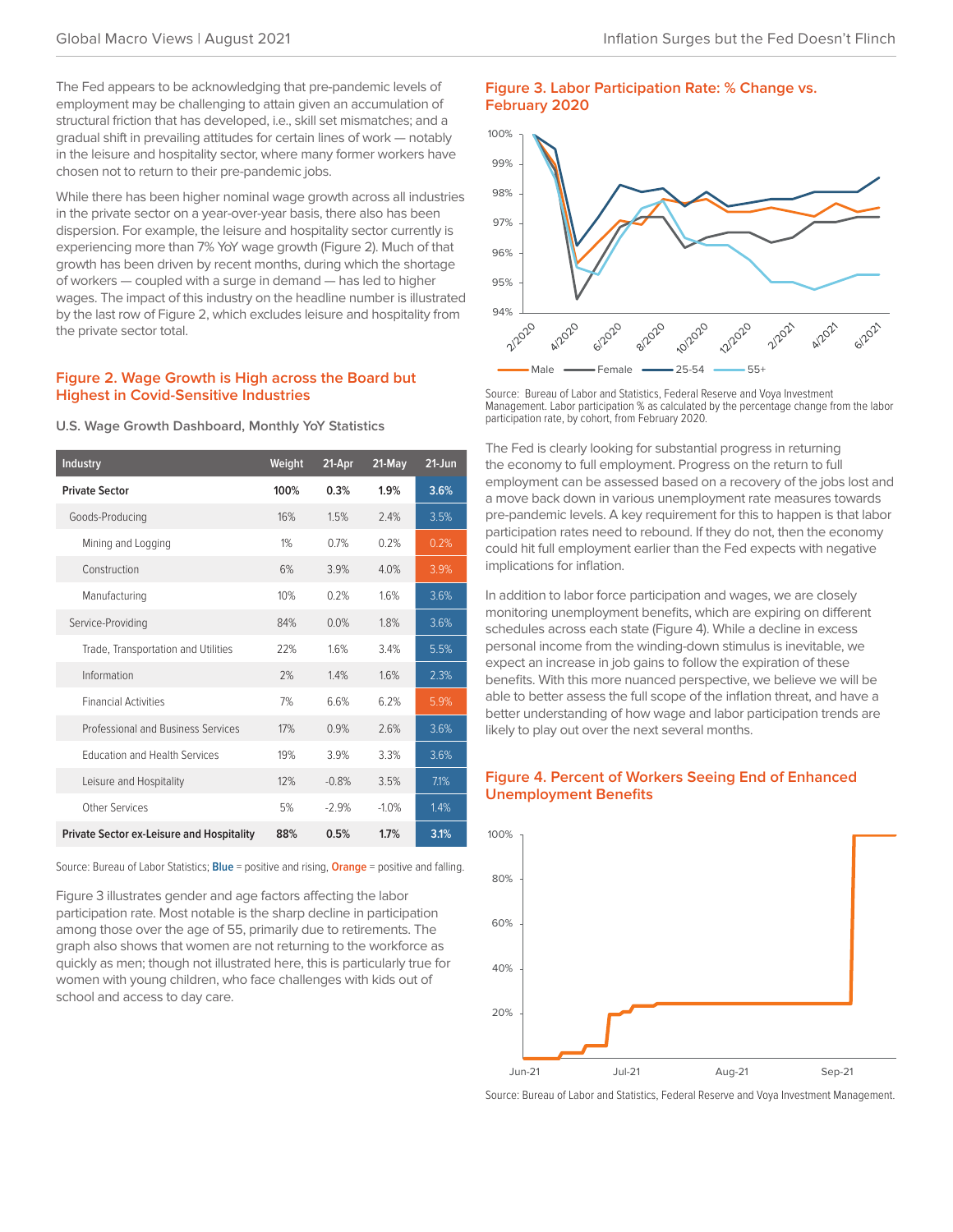## Portfolio Positioning

Although a pickup of inflation is usually a late cycle phenomenon, we think we are in the early middle innings of what will become a prolonged phase of growth. Our confidence is largely based on the view that the Fed can control average price level swelling and successfully reduce monetary accommodation when needed, without triggering a deflationary tailspin or market panic — events that have in past cycles plagued several developed market countries as they attempted to exit recession.

Positive growth is one important ingredient in the stock return forecast equation. As we have seen over the last year, expectations and sentiment — both of which seem stretched are also crucial. Recognizing that high valuations leave a thin margin for error, we still think the supportive macro backdrop and substantial pent-up demand will propel better than expected company bottom lines and keep the bull market running. Therefore, our long-held equity overweight is intact. From a market-capitalization perspective, we think it's time to rotate away from small caps, which we think could continue to be held back by labor availability and are vulnerable to potential tax increases. Instead, we prefer to gain exposure to cyclically sensitive assets with mid-cap equities. From a style perspective, we continue to believe that value can help diversify portfolios in the current environment, as value has historically outperformed in periods when real rates came off their lows and inflation was expected to pick up.

In fixed income, given our generally risk-on posture and expectation for moderate increases of inflation and interest rates, we still prefer credit over duration and high yield over investment grade.